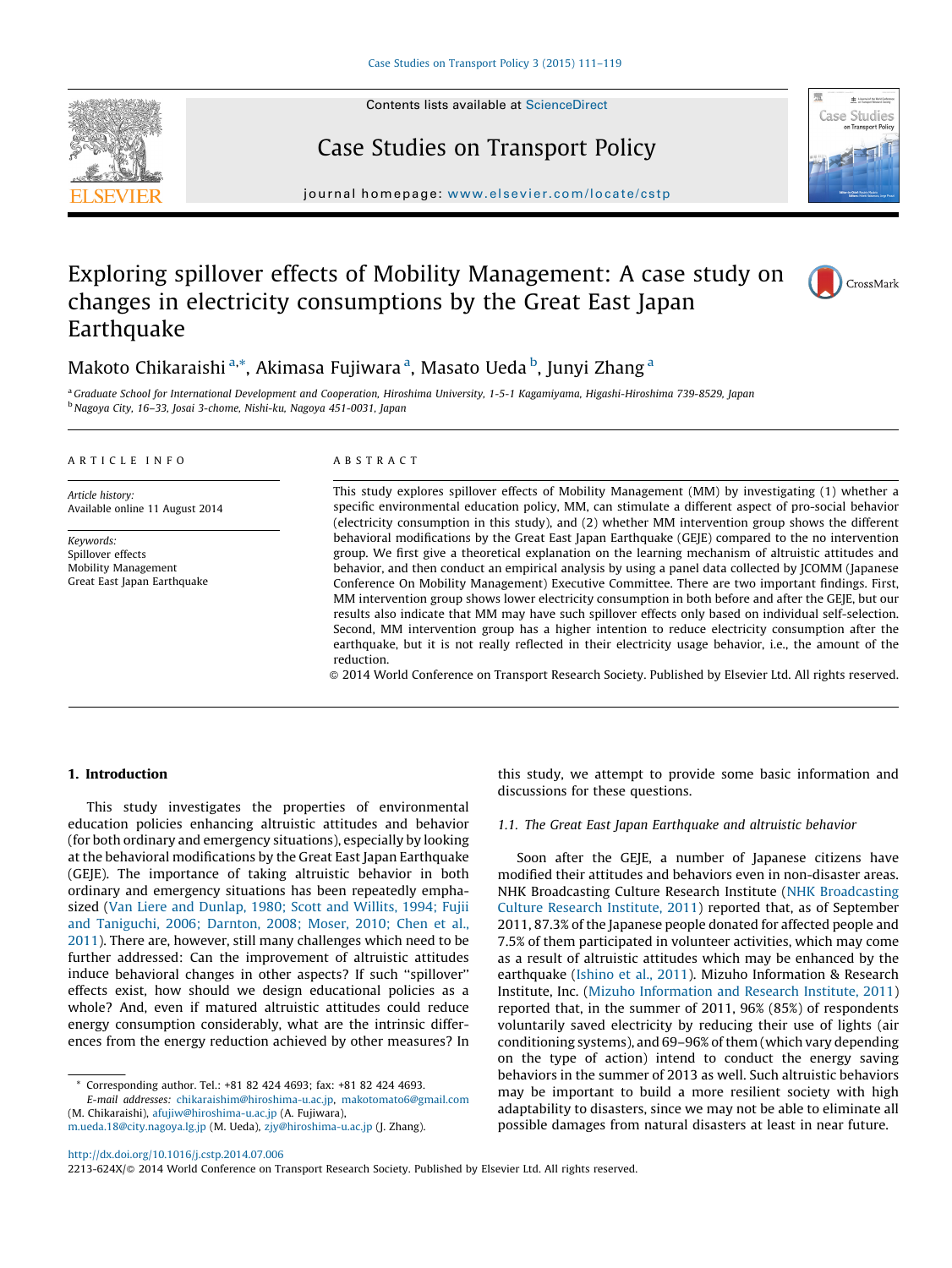A critical question here then is how we can stimulate such altruistic attitudes and behavior. Broadly speaking, there are two different conceptual explanations on altruism: evolutionary altruism and vernacular altruism (Sober, 1988; [Piliavin](#page--1-0) and [Charng,](#page--1-0) 1990). Sober [\(1988\)](#page--1-0) noted that the evolutionary altruism can occur in organisms that don't have minds and thus essentially looks at the consequences of behaviors, while the vernacular altruism has to be done with motives for acting with the goal of benefitting others and do not always have to be a beneficial result for others. Thus, from the former viewpoint, altruism can be viewed as a kind of biological trait of human, while altruistic attitudes may be formulated through social learning from the latter viewpoint. Although both mechanisms could exist as [Piliavin](#page--1-0) and [Charng](#page--1-0) (1990) mentioned, [Rushton](#page--1-0) (1982) emphasized the importance of the view of vernacular altruism as follows:

Although evolutionary theory suggests that the basic (genetic) nature of Home sapiens is altruistic, it must be emphasized that much of human behavior is acquired through social learning. This is particularly necessary to emphasize when we consider the question of individual differences in altruism. . .we are altruistic primarily because we have learned to be so, being genetically programmed to learn from our environments (p. 429).

Thus, we may be able to learn altruistic attitudes and behavior, implying that there is a certain space for policy interventions enhancing altruistic motives through the improvement of learning environment.

#### 1.2. Altruistic behavior and learning

Learning altruistic attitudes and behavior may not be a superficial thing. It may involve the updating of normative and mental state, and it might be different from simply learning about how we should behave in a given situation. Such difference between mental and behavioral learning was conceptualized by Vare and Scott [\(2007\)](#page--1-0). They introduced two different educational approaches in the context of environmental education for sustainable development. The first type of education for sustainable development (ESD 1) is to promote behavioral changes by teaching pre-determined skills and behaviors that are socially accepted. The second education approach (ESD 2) is to build capacity to think critically about what experts say and explore the contradictions inherent in sustainable living. The difference between these two approaches can be further understood by looking at the difference between single and double loop learning ([Darnton,](#page--1-0) 2008). The single and double loop learning was originally proposed to theorize organization learning [\(Argyris](#page--1-0) and Schon, 1978; [Argyris,](#page--1-0) 1992). Single loop learning (corresponding to ESD 1) occurs whenever behavior is modified without questioning or altering the underlying values of the system, while double loop learning (corresponding to ESD 2) occurs when behavior is modified by first examining and altering the governing variables and then the actions. Thus, the critical difference between two education approaches is that the ESD 2 involves the updating of individual's mental model, while ESD 1 does not. Although both approaches can enhance altruistic behavior, Vare and Scott [\(2007\)](#page--1-0) emphasized the importance of ESD 2 because of the following two reasons. First, ESD 2 involves the development of learner's abilities to make sound choices in the face of the complexity and uncertainty of the future. This might be essentially important because the needs of altruistic behavior may vary depending on situations, which may be difficult to be pre-specified before things happen. Recently, such idea has intensively discussed under the concept of ''adaptive capacity'' or ''resilient learner'' in the field of environmental educations for social–ecological resilience [\(Berkes](#page--1-0)

et al., 2003; [Lundholm](#page--1-0) and Plummer, 2010; Krasny and Roth, 2010; [Sterling,](#page--1-0) 2010). Second, Vare and Scott underscored that too much successful ESD 1 in isolation would reduce our capacity to manage change ourselves, potentially causing less adaptive behaviors which is difficult to be pre-specified. On the other hand, though it seems to be paradoxical, they also underscored:

ESD 1 and 2 are complementary because people need to hear what the sustainability lobby and governments are telling us to do (thorough ESD 1) in order to have relevant subject matter to debate and test in our own contexts. ESD 2, although open-end, cannot exist in a vacuum devoid of content (p. 196).

Thus, people may acquire basic knowledge through ESD 1, while ESD 2 arises when people internalize the learning. This is quite suggestive in the formulation of environmental education policies in several ways. First, it may facilitate attention on to whom and how policy maker should provide learning opportunities. For example, a certain type of compulsory learning may not be appropriate for some learners, since internalization may not occur if they do not have a sufficient will to learn. In such case, it may be better to allow people to make a decision on participating in the learning program based on individual self-selection. Second, when learning on a specific matter improves their mental model, there is a possibility to induce attitudinal and behavioral changes in other aspects. For example, when learning on reducing car usage can improve learners' mental model, they may start to think about the risk of environmental damage in a broader context. If such spillover effects are unignorable, we may have to identify to what extent the spillover effects occur and put a series of educational policies as a long-term measure.

#### 1.3. Learning and Mobility Management

Like other fields, a number of educational policies have been implemented in transportation field such as traffic safety education program and environmental education program. In this study, we focus on Mobility Management (MM) which is an environmental educational policy (Fujii and [Taniguchi,](#page--1-0) 2006; Taniguchi et al., [2007\)](#page--1-0). MM focuses on motivating individuals to voluntarily change to more sustainable transport modes by providing detailed travel information and incentives through interactive communication. MM was initially implemented in 1999 in Japan, and has then been widely introduced across Japan (Fujii, [2008\)](#page--1-0). Although the details of MM vary across projects, broadly speaking, there are three different types of MM depending on the locations where MM implemented: residential areas, schools, and workplaces ([Taniguchi](#page--1-0) et al., 2007).

Key common feature of MM is not only to inform what kind of travel behavior is more environmentally-friendly but also to let them know why we should do so. Although health related information is also often provided and may cause some behavioral changes, people are basically promoted to altruistically behave for the benefit of others in terms of reducing environmental impacts. Therefore, MM potentially involves ESD 2. Actually, the impacts of MM have been conceptualized based on Schwartz's Norm Activation Theory [\(Schwartz,](#page--1-0) 1977) (e.g., [Taniguchi](#page--1-0) and Fujii, [2007\)](#page--1-0) which involves consistent discussions with ESD 2. Concretely, from the viewpoint of the Norm Activation Theory, ESD 1 may correspond to the activation of social norms, and ESD 2 may correspond to the activation of personal norms. When social norms are internalized, they become personal norms ([Schwartz,](#page--1-0) 1977, p. 268), just like a relationship between ESD 1 and ESD 2. Thus, it can be said that MM has been implemented with due consideration of ESD 2. On the other hand, it has not been well identified how updating mental model affects other behavioral aspects. If such spillover effects considerably exist, the impacts of MM are